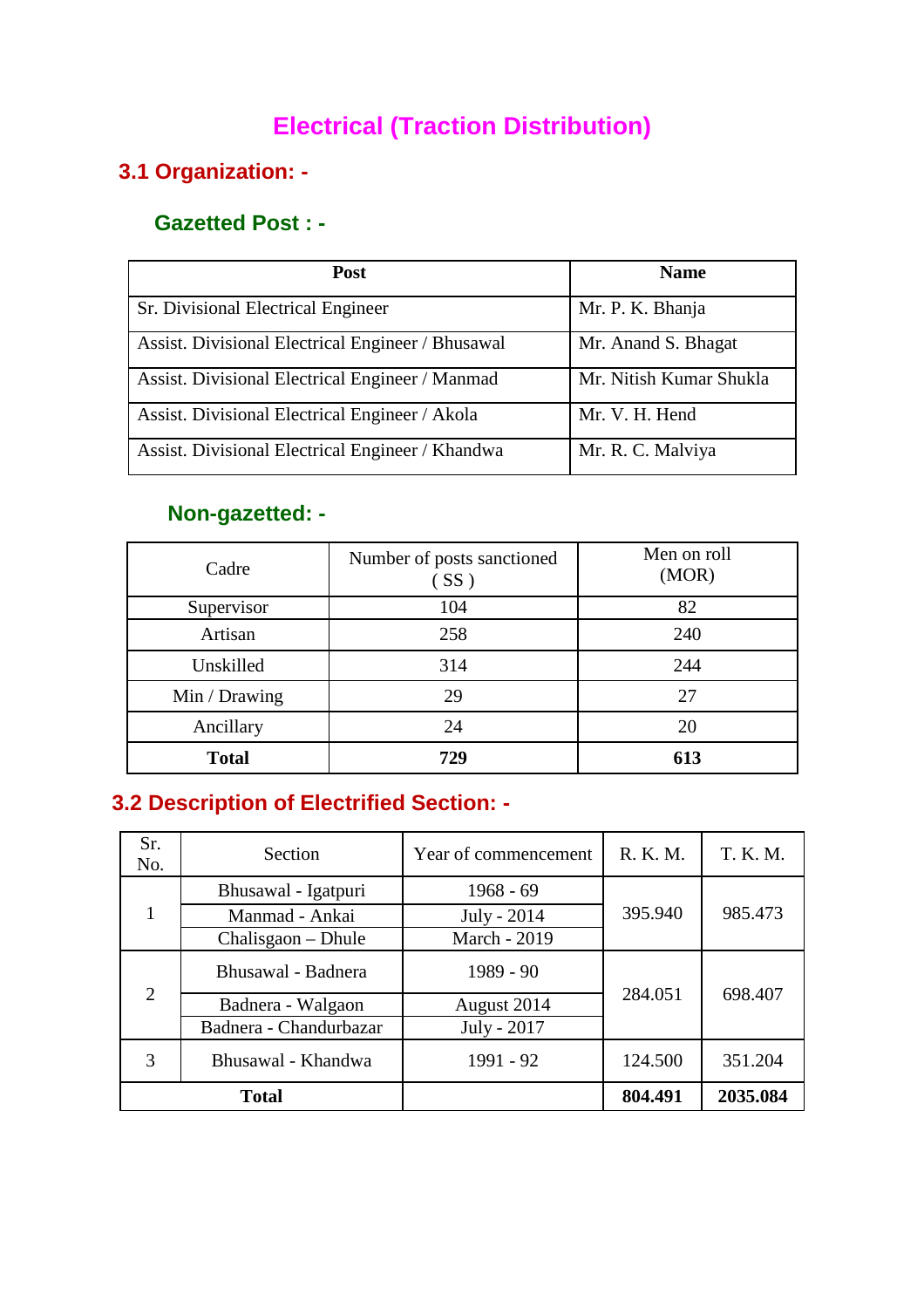| Sr.<br>N <sub>0</sub>   | <b>Section</b>         | <b>FP</b> | <b>TSS</b>     | SP | <b>SSP</b> | <b>GS</b> | <b>Total</b> |
|-------------------------|------------------------|-----------|----------------|----|------------|-----------|--------------|
| 1                       | Bhusawal - Igatpuri    | 6         | 3              | 6  | 13         | 5         | 33           |
| $\overline{2}$          | Manmad - Ankai         |           |                |    | 3          |           | 03           |
| 3                       | Chalisgaon – Dhule     |           |                |    | 3          |           | 04           |
| $\overline{4}$          | Bhusawal – Badnera     | --        | 5              | 6  | 11         |           | 22           |
| 5                       | Badnera - Chandurbazar | --        |                | 1  | 3          | --        | 05           |
| 6<br>Bhusawal - Khandwa |                        |           | $\overline{2}$ | 2  | 5          |           | 09           |
|                         | <b>Total</b>           | 6         | 11             | 16 | 38         | 5         | 76           |

## **3.3 Traction Power Supply Installation: -**

#### **3.4 Depots and its Jurisdiction: -**

| Major             | Depots under  | <b>Jurisdiction</b>                  |                                        |  |  |
|-------------------|---------------|--------------------------------------|----------------------------------------|--|--|
| depot             | major depot   | <b>From</b>                          | To                                     |  |  |
|                   | Igatpuri      | Km 139                               | Km 162                                 |  |  |
| <b>Nashik</b>     | <b>Nashik</b> | Km 163                               | Km 207/1-2                             |  |  |
|                   | Niphad        | Km 207/1-2                           | Km 233/1-2                             |  |  |
| <b>Manmad</b>     | Manmad        | Km 233 (IGP-BSL)<br>Km 502 (ANK-MMR) | Km 311 (IGP-BSL)<br>Km 490 (ANK - MMR) |  |  |
|                   | Nandgaon      | Km 279 / 1-2                         | Km 311                                 |  |  |
| <b>Chalisgaon</b> | Chalisgaon    | Km 311                               | Km 350 / 27-28                         |  |  |
|                   |               | Km 328/D1 (Chalisgaon)               | Km 383 (Dhulia)                        |  |  |
| Pachora           | Pachora       | Km 350/27-28                         | Km 399/31-32                           |  |  |
|                   | Jalgaon       | Km 399/31-32                         | Km 431/5-6                             |  |  |
| <b>Bhusawal</b>   |               | Km 305 (Jalgaon-Surat)               | Km 301 (Jalgaon-Surat)                 |  |  |
|                   | Bhusawal      | Km 431/5-6                           | Km 462/31-32 (Badnera side)            |  |  |
|                   |               | Km 448 (Bhusawal)                    | Km 458/31-32 (Khandwa Side)            |  |  |
|                   | Malkapur      | Km 463/1-2                           | Km 527/1-2                             |  |  |
|                   |               | Km 527/1-2                           | Km 560/1-2                             |  |  |
| <b>Malkapur</b>   | Shegaon       | Km 534 (Jalamb -<br>Khamgaon)        | Km 546 (Jalamb - Khamgaon)             |  |  |
| <b>Akola</b>      | Akola         | Km 560/1-2                           | Km 610/1-2                             |  |  |
|                   | Murtijapur    | Km 610/1-2                           | Km 633                                 |  |  |
|                   |               | Km 634/1-2                           | Km 664/19-20                           |  |  |
| <b>Badnera</b>    | Badnera       | Km 665 (Badnera SP)                  | Km 671 (New Amravati)                  |  |  |
|                   | Chandbazaar   | Km 683/1                             | Km 706/10                              |  |  |
| <b>Burhanpur</b>  | Burhanpur     | Km 459                               | Km 529                                 |  |  |
|                   | Nepanagar     | Km 509                               | Km 536                                 |  |  |
| <b>Khandwa</b>    | Khandva       | Km 536                               | Km 570                                 |  |  |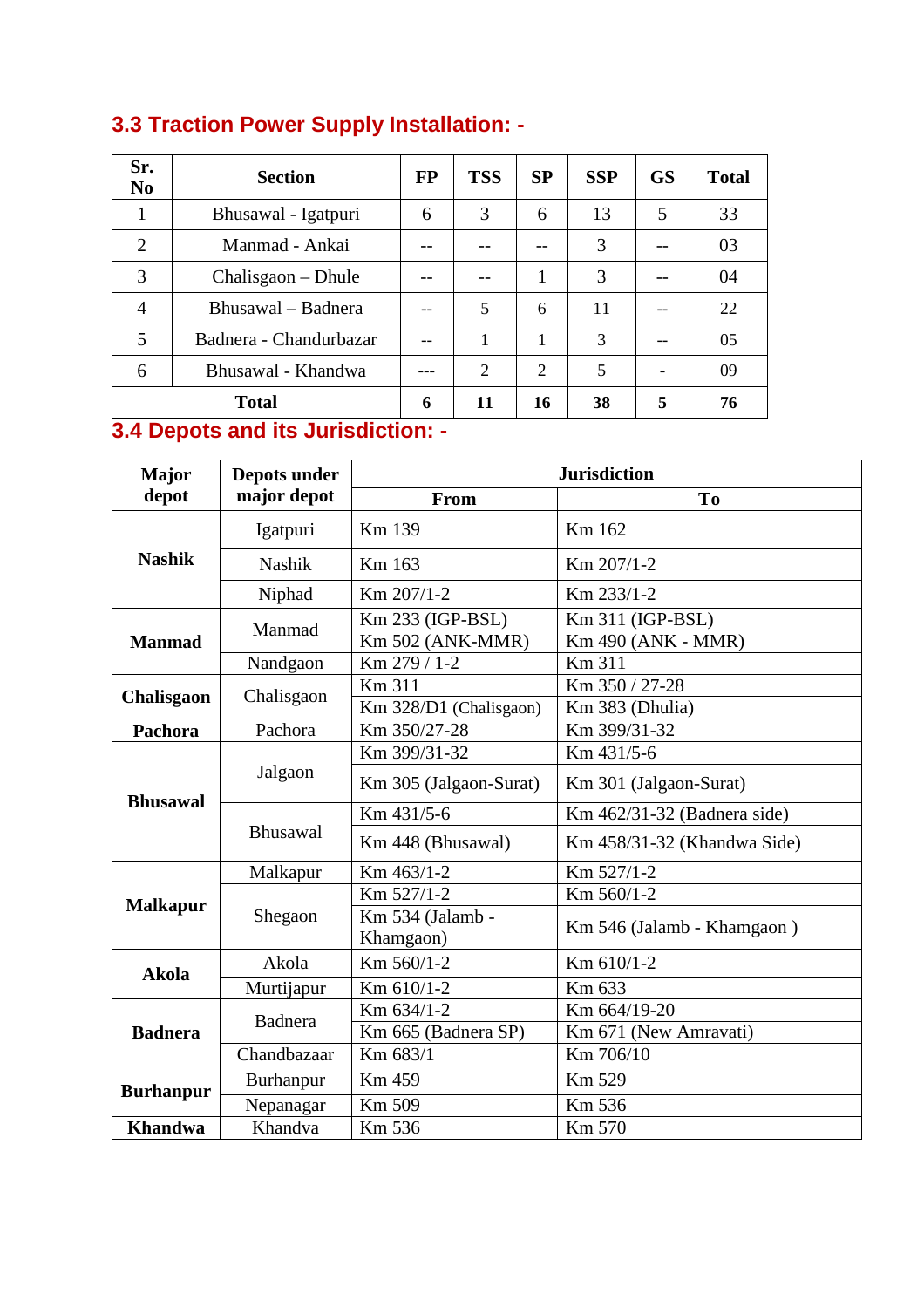## **3.5 Breakdown vehicle: -**

| Sr.<br>No.     | <b>Types of tower</b><br>wagon | Number of<br>vehicles<br>available | <b>Location</b>                                                                                                                                          |  |  |
|----------------|--------------------------------|------------------------------------|----------------------------------------------------------------------------------------------------------------------------------------------------------|--|--|
| 1              | 8 wheelers                     | 07                                 | Bhusawal, Chalisgaon, Manmad, Akola, Badnera &<br><b>Nasik</b>                                                                                           |  |  |
| $\overline{2}$ | 03<br>Mark - IV                |                                    | Malkapur, Burhanpur, Pachora                                                                                                                             |  |  |
| 3              | Mark III                       | 03                                 | Nandgaon, Jalgaon, Khandwa                                                                                                                               |  |  |
| $\overline{4}$ | Truck                          | 15                                 | Igatpuri, Nasik, Niphad, Manmad, Nandgaon,<br>Pachora, Bhusawal, Malkapur, Shegaon, Akola,<br>Murtizapur, Badnera, Chandurbazar, Burhanpur,<br>Nepanagar |  |  |
| 5              | Pickup                         | 02                                 | Chalisgaon, Bhusawal                                                                                                                                     |  |  |
| 6              | Jeep                           | 05                                 | Manmad, Bhusawal $-2$ , Akola, Khandwa                                                                                                                   |  |  |

# **3.6 Power Supply Installation: -**

| <b>Section</b> | $\ddot{\cdot}$ | Igatpuri - Bhusawal (Total - 35 switching stations)                                                                                                                                                                       |  |  |  |  |  |  |  |
|----------------|----------------|---------------------------------------------------------------------------------------------------------------------------------------------------------------------------------------------------------------------------|--|--|--|--|--|--|--|
| F.P.           |                | Igatpuri, Nashik, Manmad, Chalisgaon, Pachora, Bhusawal – Total – 6                                                                                                                                                       |  |  |  |  |  |  |  |
| T.S.S.         |                | Lasalgaon, Pimperkhed, Bhadli - Total - 3                                                                                                                                                                                 |  |  |  |  |  |  |  |
| S.P.           |                | Borthambe, Aswali, Kherwadi, Summit, Jamda,<br>Kajgaon,<br>Shirsoli - Total - 7                                                                                                                                           |  |  |  |  |  |  |  |
| S.S.P.         |                | Ghoti, Devlali, Niphad, Manmad SSP- I, Manmad SSP- II,<br>Ankai, Pimparkhed, Hiswal, Naidongri, Waghali, Rajmane, Shirud,<br>Dhulia, Galan, Maheji, Mhasavad, Jalgaon SSP I and Jalgaon SSP- II,<br>Bhusawal - Total - 19 |  |  |  |  |  |  |  |
| GSS            | ٠              | Igatpuri, Manmad, Chalisgaon, Pachora, Bhusawal                                                                                                                                                                           |  |  |  |  |  |  |  |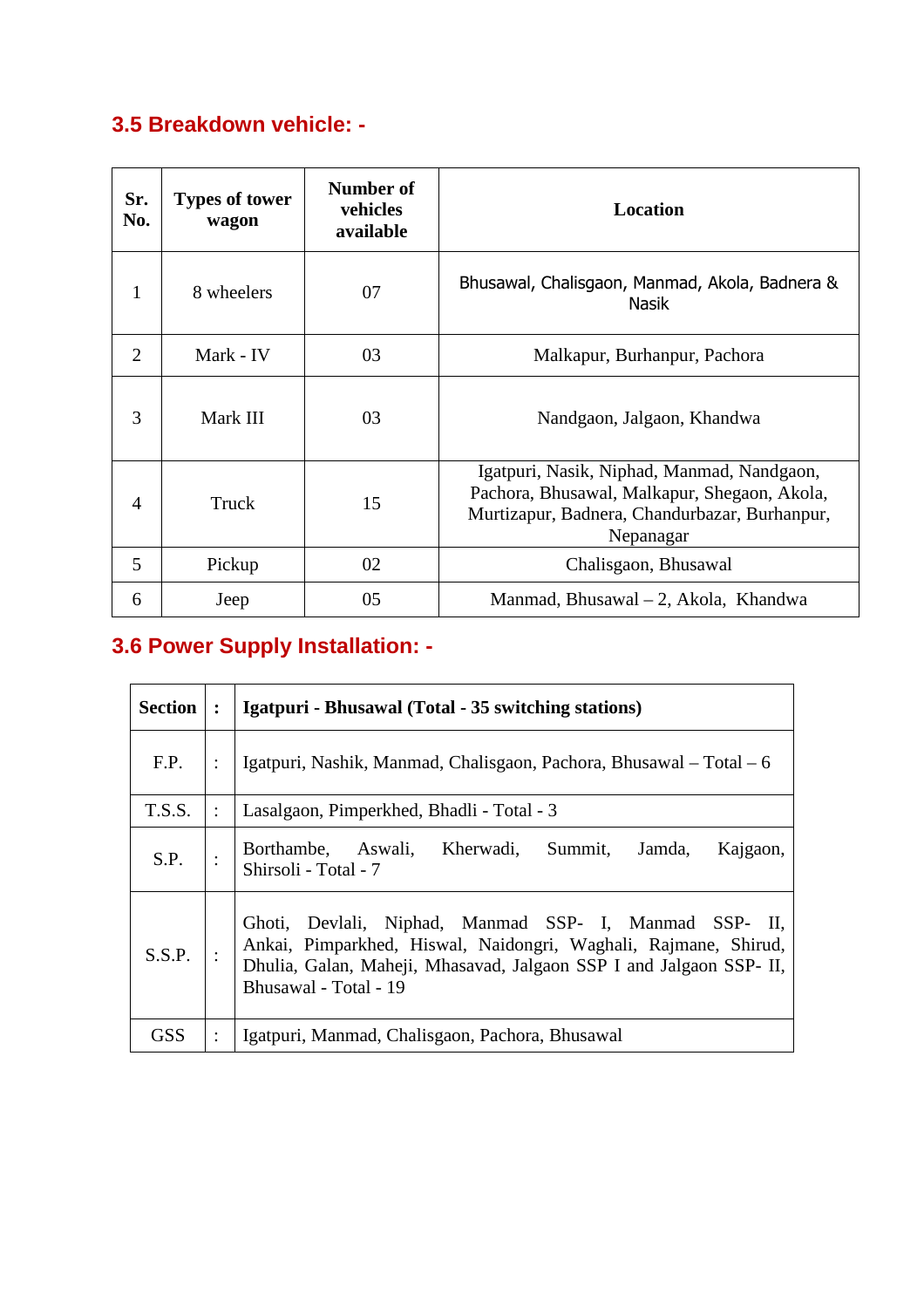| <b>Section</b> | <b>Bhusawal - Badnera (Total 27 switching station)</b>                                                                                                                  |
|----------------|-------------------------------------------------------------------------------------------------------------------------------------------------------------------------|
| T.S.S.         | Malkapur, Jalamb, Akola, Murtijapur, Badnera, Chandbazaar - Total - 6                                                                                                   |
| S.P.           | Bodwad, KhumgaonBurti, Paras, Borgaon, Kurum, Badnera,<br>Walgaon - Total - 7                                                                                           |
| S.S.P.         | Achegaon, Bhusawal, Khamkhed, Biswabridge, Nandura, Shegaon,<br>Gaigaon, Yevalkhed, Katepurna, Mana, Takli, Walgaon SSP- I and<br>Walgaon SSP- II, Shirala - Total - 14 |

| <b>Section</b> | $\ddot{\cdot}$ | Bhusawal - Khandwa (Total - 9 switching station)      |
|----------------|----------------|-------------------------------------------------------|
| T.S.S.         |                | Burhanpur, Dongargaon - Total - 2                     |
| S.P.           |                | Savada, Chandni - Total - 2                           |
| S.S.P.         |                | Raver, Waghoda, Aasirgad, Sagafata, Bagmar -Total - 5 |

## **3.7 Details of PTFE type Neutral section: -**

| <b>Section</b>   | Sw. Stn         | Qty            | Sw. Stn        | Qty            | Sw. Stn       | Qty            | <b>Total</b> |
|------------------|-----------------|----------------|----------------|----------------|---------------|----------------|--------------|
|                  | <b>BTE-SP</b>   | $\mathcal{P}$  | NK-FP          | $\mathcal{P}$  | <b>KW-SP</b>  | $\mathfrak{p}$ | 06           |
|                  | SUM-SP          | 2              | <b>PKE-TSS</b> | 2              | MMR-FP        | $\overline{2}$ | 06           |
| $BSL - IGP$      | CSN-FP          | $\overline{2}$ | KJ-SP          | $\overline{2}$ | PC-FP         | $\overline{2}$ | 06           |
|                  | SS-SP           | $\overline{2}$ | <b>BDI-TSS</b> | 3              | <b>BSL-FP</b> | 5              | 10           |
|                  | <b>BTPS-VNA</b> | 1              |                |                |               |                | 01           |
|                  |                 |                |                |                |               | <b>Total</b>   | 29           |
|                  | BDWD-SP         | $\mathcal{L}$  | <b>MKU-TSS</b> | $\overline{2}$ | KJL-SP        | $\mathcal{P}$  | 06           |
| $BSL - BD$       | <b>PS-SP</b>    | $\overline{2}$ | <b>BGN-SP</b>  | 2              | <b>KUM-SP</b> | 2              | 06           |
|                  | <b>BD-SP</b>    | 1              | WLGN-SP        | 1              |               |                | 02           |
|                  |                 |                |                |                |               | <b>Total</b>   | 14           |
| <b>BSL - KNW</b> | <b>BAU-TSS</b>  | $\overline{2}$ | DGN-TSS        | $\overline{2}$ |               |                | 04           |
|                  |                 |                |                |                |               | <b>Total</b>   | 04           |
|                  | Divn. holding   |                |                |                |               |                | 47           |

## **3.8 Details of Overlap type Conventional Neutral section: -**

| <b>Section</b>   | Sw. Stn | Qty | Sw. Stn | Qty           | Total |
|------------------|---------|-----|---------|---------------|-------|
| $BSL - IGP$      | AV-SP   |     |         |               | 02    |
| $BSL - BD$       | Nil     |     |         |               | 00    |
| <b>BSL - KNW</b> | SAV-SP  |     | CDI-SP  |               | 04    |
|                  |         |     |         | Divn. holding | 06    |